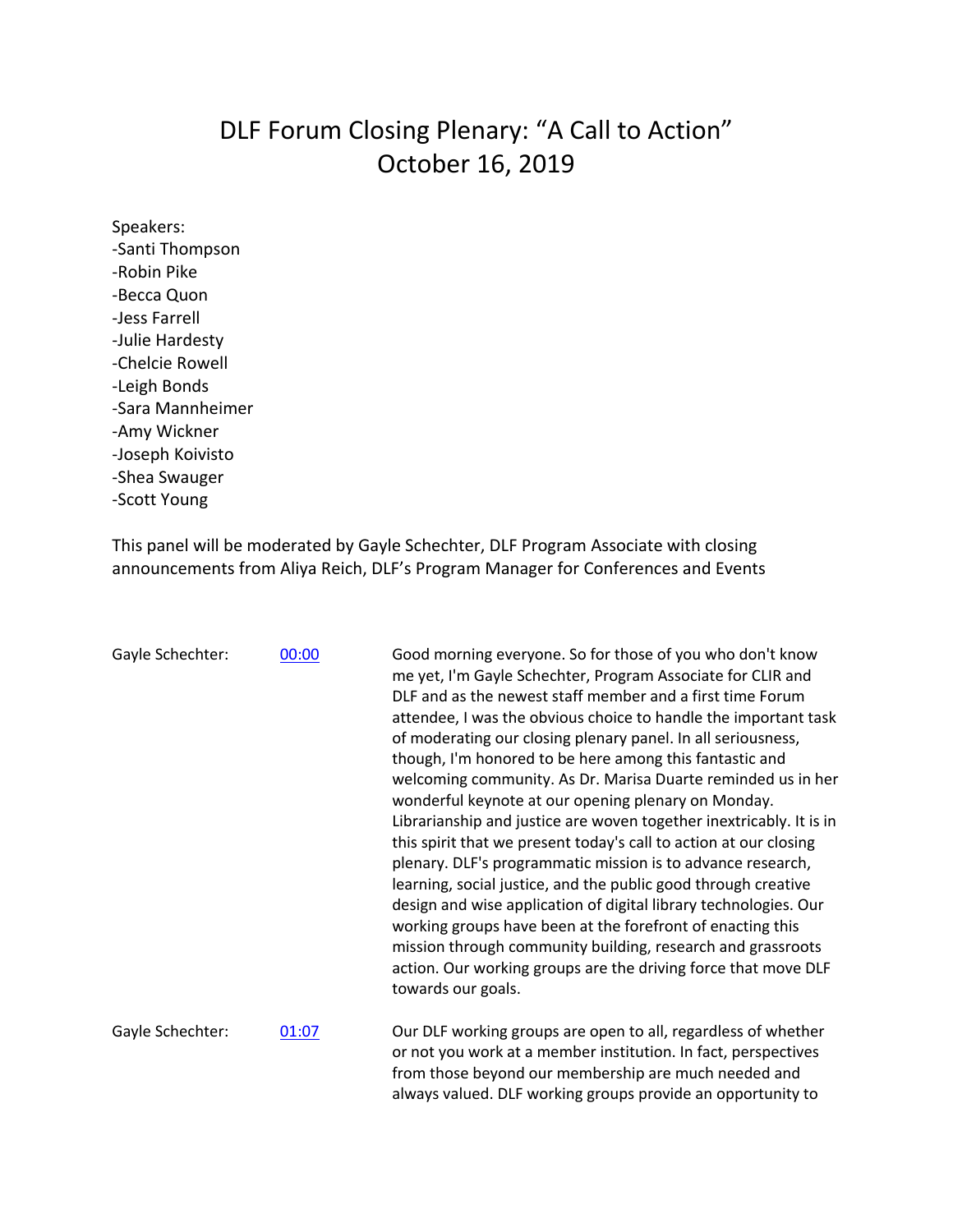|                 |       | extend conversations begun at the Forum, build upon those<br>ideas year round and get work done. We've invited current<br>leaders from our groups to this plenary to speak briefly about<br>their ongoing initiatives to consider future visions and to extend<br>an invitation to everyone here and watching to join us on the<br>eve of DLF's 25th anniversary. I'll turn things over to our first<br>working group leader in a moment, but first I want to<br>acknowledge our newly forming working group for digital<br>accessibility being led by Jasmine Clark, who unfortunately<br>could not attend the Forum this year. We'll get our panel<br>started now. Leading us off as Santi Thompson of our<br>Assessment Interest Group.                                                                                                                                                                                                                                                                                                                                                                                                                        |
|-----------------|-------|-------------------------------------------------------------------------------------------------------------------------------------------------------------------------------------------------------------------------------------------------------------------------------------------------------------------------------------------------------------------------------------------------------------------------------------------------------------------------------------------------------------------------------------------------------------------------------------------------------------------------------------------------------------------------------------------------------------------------------------------------------------------------------------------------------------------------------------------------------------------------------------------------------------------------------------------------------------------------------------------------------------------------------------------------------------------------------------------------------------------------------------------------------------------|
| Santi Thompson: | 02:03 | Can everyone hear me though? My name is Santi Thompson<br>from the University of Houston Libraries and together with Sara<br>Rubinow from the New York Public Library, we co-facilitate the<br>Digital Library Federation's Assessment Interest Group. The DLF<br>AIG seeks to engage the community in developing best practices<br>and guidelines for various kinds of digital library assessment.<br>Since our founding in 2014 we've been concerned with a whole<br>host of issues such as determining how to measure the impact<br>of digital collections through qualitative and quantitative<br>methods and metrics, developing areas of commonality and<br>benchmarks and how we measure collections across various<br>platforms, understanding cost and benefits of digital collections<br>and exploring how we can best collect, analyze, communicate<br>and share such information effectively across the spectrum of<br>stakeholders. We currently have five working groups who are<br>focused on various aspects of assessment including cost<br>analysis, cultural implications, metadata, quality, content reuse<br>and user experience assessment. |
| Santi Thompson: | 03:07 | The work of the AIG is done by and for the community. We rely<br>on your passion, enthusiasm and feedback to sustain and grow<br>the group. Anyone interested in participating can reach out to<br>me or to others in the group. And if you're not familiar with me<br>or with others in the group you can visit our Wiki page. And we<br>also have a Google group that we share lots of communication<br>on and have lots of discussions on so you can check that out as<br>well. And tweets are coming out about that. So thank you. 90<br>seconds goes by really quickly.                                                                                                                                                                                                                                                                                                                                                                                                                                                                                                                                                                                      |
| Robin Pike:     | 03:43 | Good afternoon all. I'm Robin Pike. The DLF Project Managers<br>Group continues to focus on our mission of sharing and<br>teaching project management methodologies and tools. In<br>2019, the Project Managers Group has been finding ways to<br>continue conversations from our working meetings at DLF. So<br>for example, steering committee member Cristela Garcia Spitz                                                                                                                                                                                                                                                                                                                                                                                                                                                                                                                                                                                                                                                                                                                                                                                     |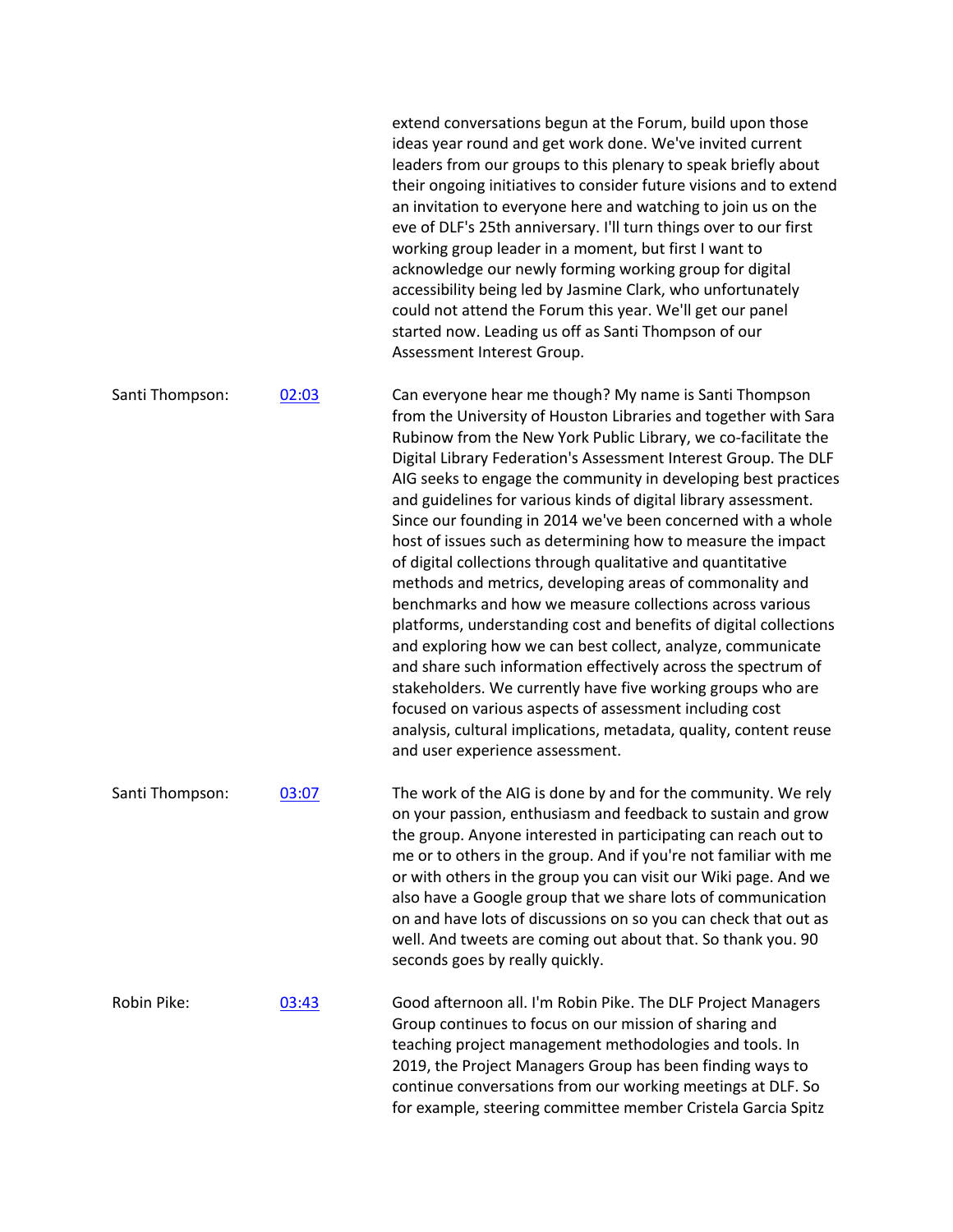|             |       | will host additional presentations on institutions' use of tools or<br>documentation in the coming year with three plans so far. Also,<br>within this theme, we have taught two successful Learn@DLF<br>workshops, and plan to continue to teach the Project Managers<br>Toolkit in future years. The Project Managers Group has been<br>working with listserv members to assess how people want to<br>communicate and about what. Sorry, my phone timed out. But<br>we have a few series of prompts planned for more discussion on<br>the listserv to engage with our members.                                                                                                                                                                                                                                                     |
|-------------|-------|-------------------------------------------------------------------------------------------------------------------------------------------------------------------------------------------------------------------------------------------------------------------------------------------------------------------------------------------------------------------------------------------------------------------------------------------------------------------------------------------------------------------------------------------------------------------------------------------------------------------------------------------------------------------------------------------------------------------------------------------------------------------------------------------------------------------------------------|
| Robin Pike: | 04:48 | Continuing our theme of open learning. Prompted by fruitful<br>discussion at last year's DLF meeting, we are broadening our<br>focus in management beyond tools and how-to resources by<br>discussing topics focusing on the human side of management,<br>including burnout in emotional labor, recognition, and<br>communication. We may also explore management mentoring.<br>We continue to add to our Zotero library on our Wiki page,<br>adding resources beyond those that come from library<br>publications since we have much to learn from the broader field<br>of project management and management in general. If you<br>want to find our resources, check out our Wiki page. Thank you.                                                                                                                                 |
| Becca Quon: | 05:36 | Hi everyone. For the past two years I've been helping to<br>facilitate the DLF Museums Cohort, a working group and<br>membership cohort begun in 2015 with support from the<br>Samuel H. Kress Foundation. In that time it's become a<br>gathering place where folks from the intersections of GLAM can<br>share expertise and work through issues related to all things<br>digital preservation, collections, management rights and access,<br>teaching, user engagement, and more. With between 15 and 30<br>institutions represented at any given meeting, we're able to pull<br>from a wide variety of perspectives and interests. My wish for<br>this group as it continues to expand as a resource and<br>community for practitioners in museum libraries, arts<br>organizations, and the wider GLAM fields is to continue to |
| Becca Quon: | 06:33 | Work together as folks who are passionate about collaborating<br>on a national scale. You're all welcome into meetings and to<br>propose ideas and help us as we work to bridge library archives<br>and museum technologies in the coming years. We've also<br>recently put out a call for co-organizers to help us convene<br>working meetings in 2020. So if you're interested, please find<br>me online or come chat with me in person after this session. If<br>you'd like to get general updates and meeting reminders, please<br>take a look at the Twitter hashtag DLFmuseums. Within the next                                                                                                                                                                                                                               |

gave a Zoom presentation on UC San Diego's use of JIRA and Confluence for project portfolio management this past year. We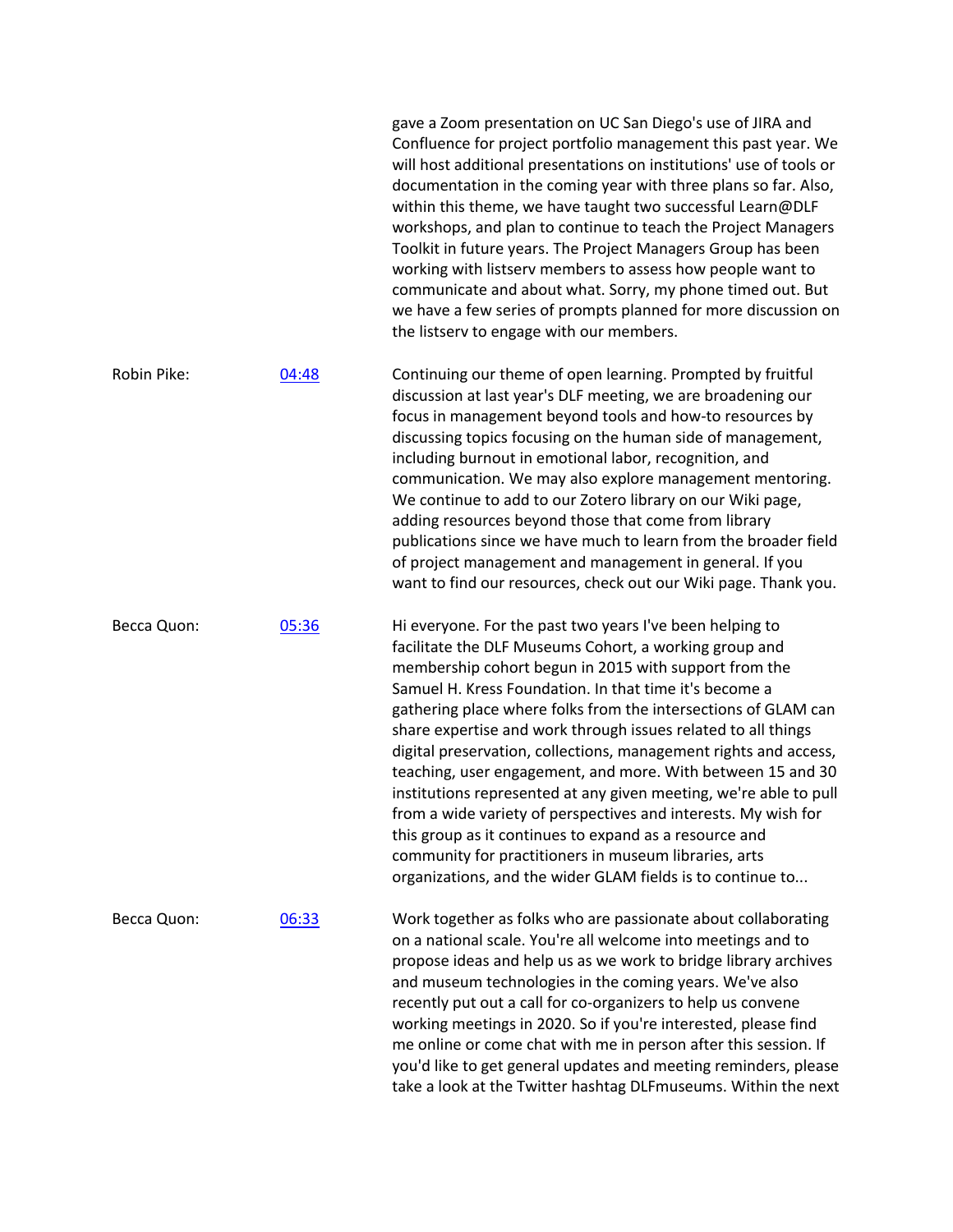few minutes I'll be sharing a link to the page where you can sign up for more information. Thanks.

Jess Farrell: 07:22 Hi, I'm Jess Farrell. I co-facilitate the Born Digital Access group with Alison Clemens and I would love to recognize a lot of other people that I don't have time to. So thanks everyone else who helps out with that group. The DLF Born Digital Access group has existed since 2017 to produce research on and advance practice of providing access to born digital collections. Please join our Google group. We are working on our web presence right now, so that's the best way to find out what's happening. That's where you can get access to our documents, meetings, et cetera. And then I'll send an email out after the Forum with all of the information that I'm sharing with you today. You can comment on our two documents. Comments are open until November 30th. We have a set of access values that guide our work and our research interests. Jess Farrell: 08:02 We also have a levels of access guidelines to help GLAM workers make decisions about modes of access. You can contribute ideas for our 2020 projects, which is an open forum right now and you can become a coordinator. We're putting out a call for new leaders right after the Forum. So our initial approach grew from the observation that as a profession, digital archivists have gotten pretty good at building out best practices and infrastructure for collecting and preserving born digital material. But little of that material is actually available for access. We've experienced the lack of resources provided for born digital collections across all institution types. And we assume that a key motivation for providing staff and infrastructure to process collections is the use of those collections. So we're trying to build out practices that increase the use of born digital collections to both better inform our preaccess workflows and hopefully advocate for more resources to care for these types of materials. Jess Farrell: 08:51 We're challenging many assumptions from the world of archives and centering our work on user experience and needs. And while many of us initially approach this topic from an archival

perspective, the group we've cultivated is diverse across different GLAM institution types. Our mere existence in 5 to 10 years depends on the interest in the community, to continue engaging in this work, and we don't believe in having a group just to have it. But if we're still here, we hope to have brought archivists and other digital library workers together to make significant impact on how we approach digital access and start to see more systemic workflows for born digital access.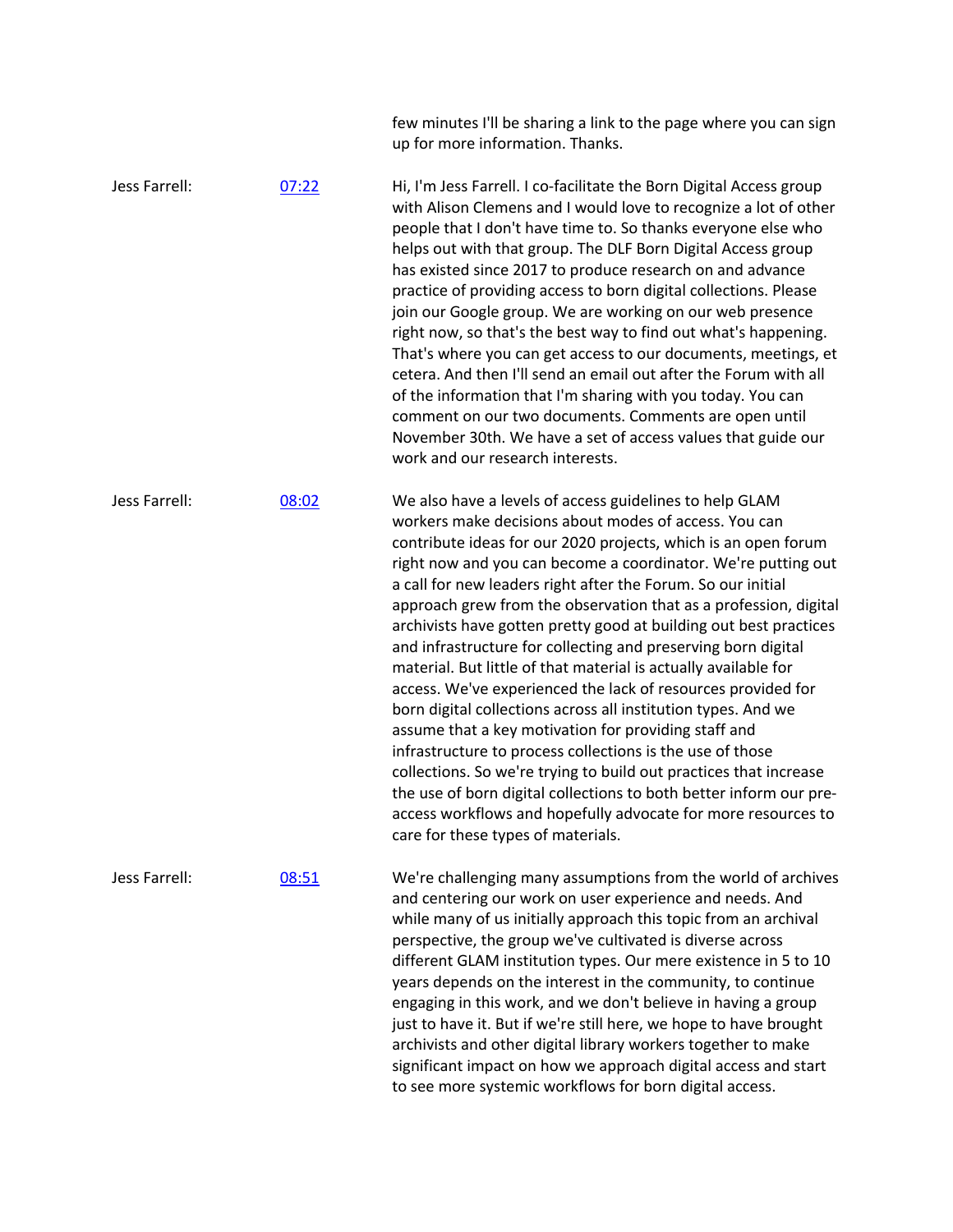| Julie Hardesty: | 09:29 | Hi, my name is Julie Hardesty and I'm a Metadata Analyst at<br>Indiana University and on behalf of my fellow co-leaders, Bria<br>Parker at University of Maryland and Anna Neatrour at<br>University of Utah and Liz Woolcott from Utah State University,<br>I invite you to join the Metadata Support Group. Metadata is<br>hard. The Metadata Support Group aims to help with that. We<br>exist as a place to share resources, strategies for working<br>through some common metadata conundrums and<br>reassurances that you're not the only one that has no idea how<br>that happened. We are a community on Slack. Think of us as a<br>new version of an email listserv. We aim to be a welcoming<br>community with space to ask questions, get answers, and<br>generally support each other in our quest for metadata that just<br>works. We have a Google form you can use to receive access to<br>the Slack community and there are a variety of channels already<br>going from aggregator aggravation to metadata value to tools. If<br>you have ever been frustrated by a metadata issue, this group is<br>for you and we hope we'll see you there soon. |
|-----------------|-------|--------------------------------------------------------------------------------------------------------------------------------------------------------------------------------------------------------------------------------------------------------------------------------------------------------------------------------------------------------------------------------------------------------------------------------------------------------------------------------------------------------------------------------------------------------------------------------------------------------------------------------------------------------------------------------------------------------------------------------------------------------------------------------------------------------------------------------------------------------------------------------------------------------------------------------------------------------------------------------------------------------------------------------------------------------------------------------------------------------------------------------------------------------------------|
| Chelcie Rowell: | 10:31 | Hi, I'm Chelcie Rowell and together with Nick Homenda, I'm the<br>co-leader of the DLF Digital Library Pedagogy Working Group,<br>but we never call ourselves that. You probably know us by our<br>hashtag DLFteach. We work to empower digital library<br>practitioners to see themselves as teachers and, by the same<br>turn, to equip teaching librarians to engage learners in how<br>digital library technologies shape our knowledge infrastructure.<br>DLF Teach is open to anyone interested in learning about or<br>collaborating on digital library pedagogy. This year we've<br>worked on three major projects. The first, the DLF Teach Toolkit<br>edited by Erin Pappas and Liz Rodrigues with many contributors<br>in the room today, is an openly available peer reviewed<br>collection of lesson plans on topics such as digital publishing,<br>data and maps, digital project development management, text<br>analysis and coding, digital exhibits and archives, and more. You<br>can find it right now at dlfteach.pubpub.org.                                                                                                                 |
| Chelcie Rowell: | 11:42 | Our second project, the Teaching with Digital Primary Sources<br>white paper, was led by Brianna Gormly and Maura Seale with<br>other contributors as well. It brings together and synthesizes<br>research about the distinct affordances of digitized primary<br>sources and the habits of thought required to work with them<br>critically. Look for a publication announcement shortly after the<br>Forum. Finally, this year we're working on an interview series<br>about the ethics of creating multimodal scholarship led by<br>myself, Elizabeth Gibes and Jessica Davila Greene. It will feature<br>interviews with practitioners about ethical dimensions of ethical<br>creation of scholarships such as accessibility, copyright in the<br>commons, and privacy. And you can look for that series to go                                                                                                                                                                                                                                                                                                                                                 |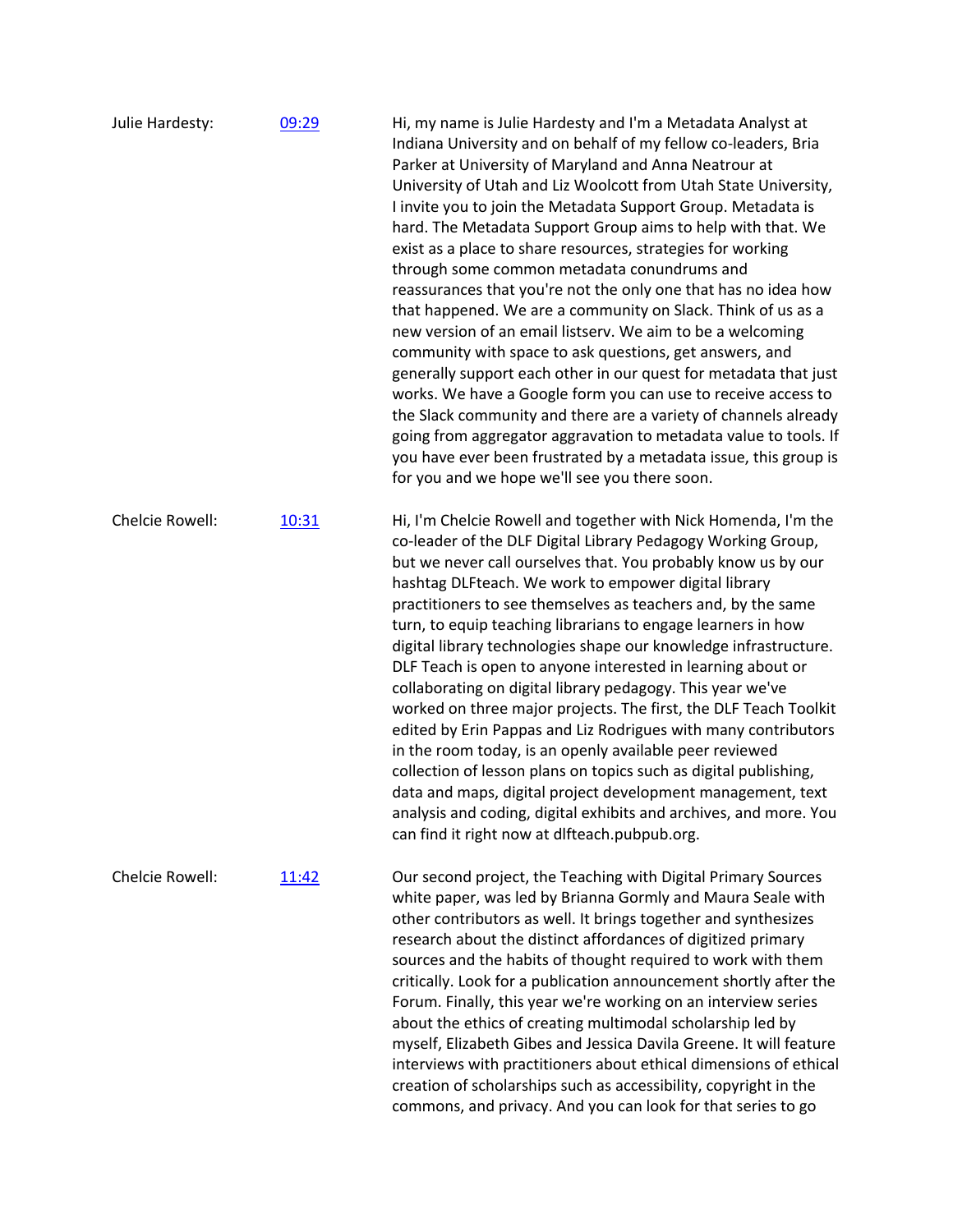|                  |       | live before the new year. On top of that, we've hosted Twitter<br>chats every other month and led a half day workshop on the<br>pedagogy of digital publishing at Learn@DLF. So we've done a<br>lot, and we're wrapping up much of what we had set out to do<br>over the past year or two. So this is a moment of reflection and<br>transition and direction setting for us for the coming year. Look<br>for calls for participation following the Forum and we hope<br>you'll consider contributing your time and energy to<br>undertaking our collective work together                                                                                                                                                                                                                                                                                                                                                                                                                                                                                                                   |
|------------------|-------|--------------------------------------------------------------------------------------------------------------------------------------------------------------------------------------------------------------------------------------------------------------------------------------------------------------------------------------------------------------------------------------------------------------------------------------------------------------------------------------------------------------------------------------------------------------------------------------------------------------------------------------------------------------------------------------------------------------------------------------------------------------------------------------------------------------------------------------------------------------------------------------------------------------------------------------------------------------------------------------------------------------------------------------------------------------------------------------------|
| Leigh Bonds:     | 13:10 | Formed in 2017 by Alex Gil and me, Leigh Bonds, The Digital<br>Scholarship Working Group provides community within DLF for<br>those of us working in digital scholarship broadly or digital<br>humanities specifically and sharing the charge of supporting<br>research projects, coordinating community efforts, developing<br>programs, teaching and training and building partnerships on<br>our campuses. In two short years we've accomplished a thing or<br>two together. Our Google group is 272 members strong. We've<br>hosted three Twitter chats on DS pedagogy, DS assessment, and<br>DS labor led by members Kush Patel, Karen Hogenboom and<br>Alex Wermer-Colan. Josh Hogan set up our community curated<br>DS library on Zotero. We co-hosted the 2018 DLF DHSI<br>Unconference at the University of Victoria and we've<br>crowdsourced an open dataset on the organizational structures<br>of DS in libraries. Of course, information about all of these<br>efforts and about how you can contribute to them moving<br>forward can be found on our group's DLF Wiki page. |
| Leigh Bonds:     | 14:15 | Since the start, we've had an open call for creative engagements<br>on that page. And last spring, Sara Mannheimer and Jason Clark<br>of the eResearch Network answered it. We are now partnering<br>to forge a new direction for the hashtag DLFds in the next year.<br>For more on our merger and what's ahead, Sara.                                                                                                                                                                                                                                                                                                                                                                                                                                                                                                                                                                                                                                                                                                                                                                    |
| Sara Mannheimer: | 14:38 | Yeah, so the eResearch Network had been running for several<br>years as like a community of practice that was focused on<br>building and supporting research data and digital scholarship<br>services in libraries. And we did shared skill development, peer<br>mentorship, networking, collaboration. And as Leigh said, Jason<br>and I were the faculty for the past few years. And so, we saw<br>that there was an overlap between our two groups. And before<br>Bethany left, she and Becca Quon helped us brainstorm some<br>ideas for our new directions. So the eResearch network was<br>more of like a formal structure where we were faculty, we had<br>class sessions, there were in-class assignments and take home<br>homework.                                                                                                                                                                                                                                                                                                                                               |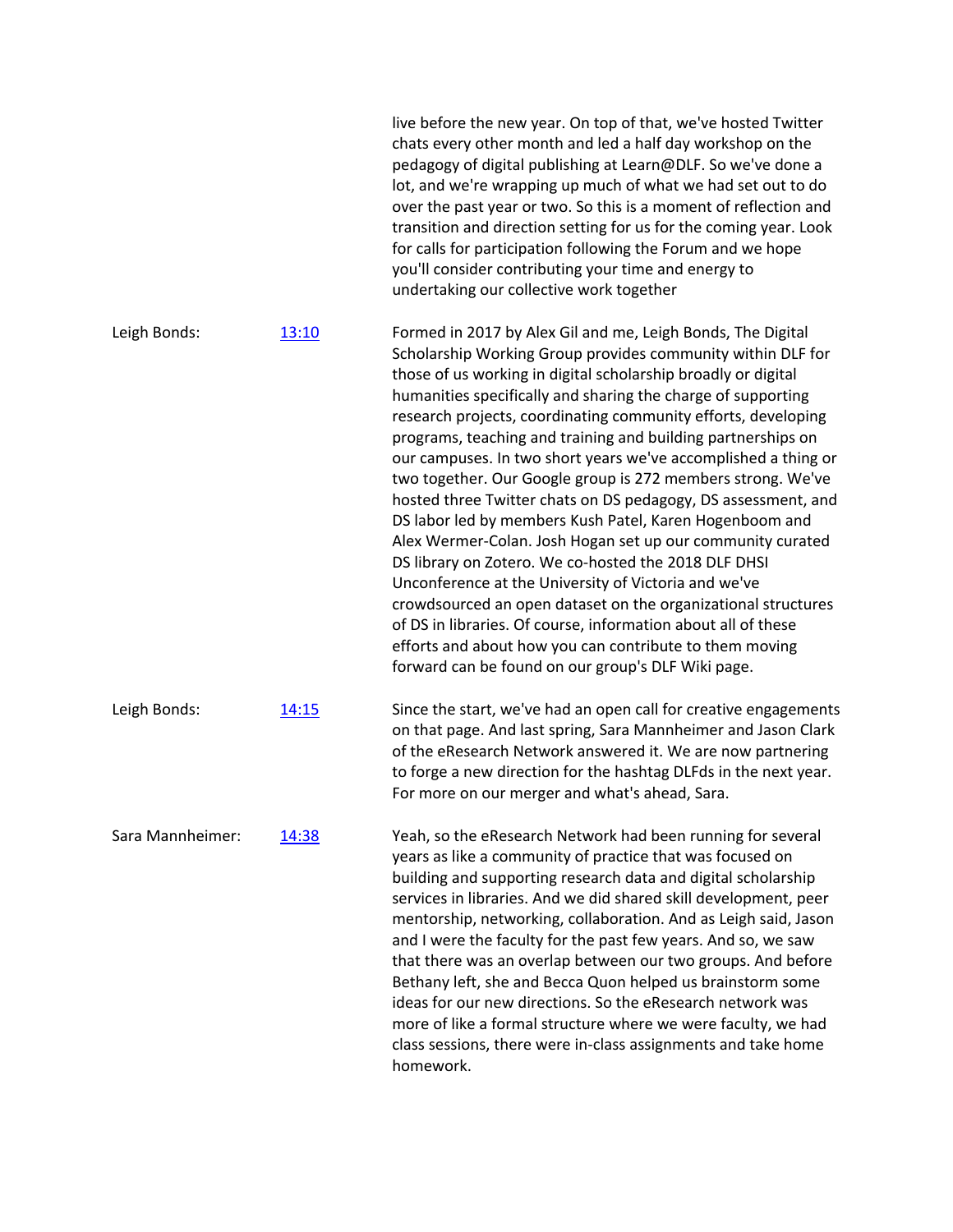| Sara Mannheimer: | 15:24 | But we thought the biggest strengths of the group were really<br>its peer mentorship angle. We had peer pairing feedback<br>groups, we organized consultations where we matched people<br>with experts in topics they were looking to learn about. And so<br>we wanted to capitalize on those parts as well as our big<br>network of alumni. And so we decided to sort of create<br>something based on a mutual aid society where we all support<br>each other and help each other grow. So the plan is to host a<br>couple of chat sessions this spring and then have a more formal<br>meeting in May of 2020 to discuss where the group is going.<br>And then from there we'll start having sessions in the fall of<br>2020 where different members of the group can coordinate<br>quarterly meetings starting with me and Jason. But we want to<br>do some hands-on activities on topics like creating a roadmap<br>for your digital scholarship program, project management, and<br>research funding. So our full syllabus is available at the Bit.ly link<br>that's on the slide and we hope that you'll join us in this new<br>endeavor.              |
|------------------|-------|-------------------------------------------------------------------------------------------------------------------------------------------------------------------------------------------------------------------------------------------------------------------------------------------------------------------------------------------------------------------------------------------------------------------------------------------------------------------------------------------------------------------------------------------------------------------------------------------------------------------------------------------------------------------------------------------------------------------------------------------------------------------------------------------------------------------------------------------------------------------------------------------------------------------------------------------------------------------------------------------------------------------------------------------------------------------------------------------------------------------------------------------------------------|
| Amy Wickner:     | 16:40 | Hi everyone, I'm representing the Labor Working Group. Wow,<br>which is the three women on the slide, but so many other<br>people. For the past year we've been involved in the Collective<br>Responsibility forums which address the specific problems of<br>precarity created and reproduced by grant funded positions and<br>how they impact the lives and careers of workers, particularly<br>those who are marginalized and underrepresented populations.<br>We recently released a white paper on the experiences of grant<br>funded digital GLAM workers based on our first forum held on<br>April. The second forum takes place at the conclusion of DLF in<br>just a few hours and will build recommendations and<br>benchmarks appropriate to grant seeking institutions and the<br>agencies that fund them. So please see laborforum.diglib.org to<br>learn more. We've also hosted five monthly working sessions<br>this year about salaries, contingent positions and building<br>networks for organizing. We're rethinking our Wiki space to<br>serve informational and organizing needs of which we're now<br>aware and becoming more aware. |
| Amy Wickner:     | 17:37 | While seeking out other communities who share interests,<br>we've connected with Tech Workers Coalition and with the<br>Maintainers to learn from their approaches to organizing and<br>research slash policy respectively. Looking ahead, we're<br>interested in exploring strategies that minimize risk to workers<br>and skill building for digital GLAM labor equity and gathering<br>and making concrete visible use of data about current labor<br>practices, and, thinking back to Dr. Duarte's keynote, in<br>identifying and reconnecting with our elders in this work.                                                                                                                                                                                                                                                                                                                                                                                                                                                                                                                                                                            |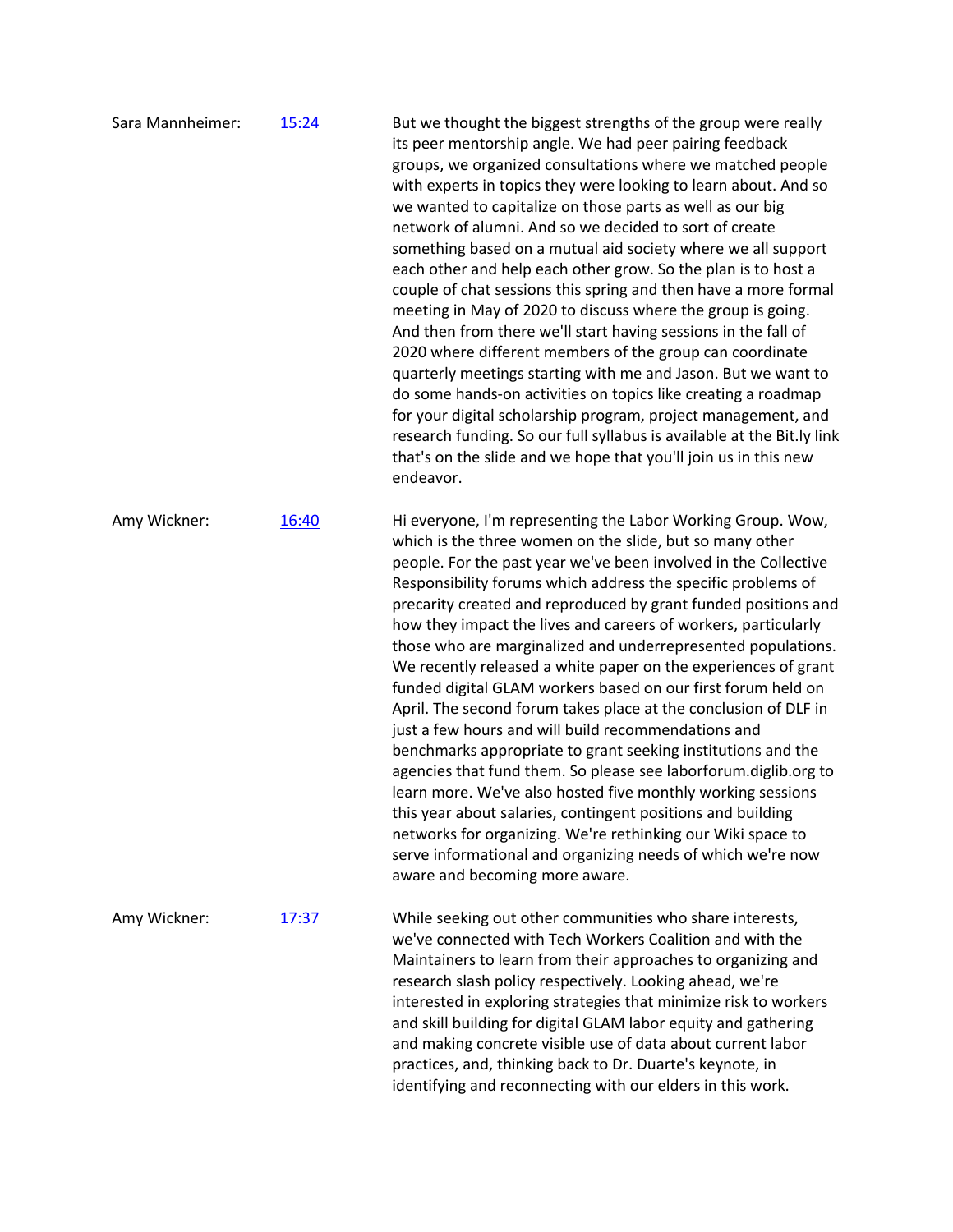| Joseph Koivisto: | 18:11        | Hello, I'm Joseph Koivisto and I'm here representing the<br>Government Records Transparency and Accountability Working<br>Group. Founded on a belief that the free flow of government<br>information is fundamental to a democratic society, the<br>Government Records Transparency and Accountability Group<br>seeks to support a broader culture of records and public data<br>transparency in the digital age. So, looking forward to what that<br>means over the next coming years, what would we like to do in<br>regards to that? To increase our engagement with gov records,<br>experts both within and without the federal government,<br>making the most of our partnerships with the very experts that<br>are informing and enacting national regulations of record<br>schedules, retention and dissemination. So narrow Library of<br>Congress, Government Publishing Office building an evaluative<br>framework, a patchwork quilt of metrics across a number of<br>agencies for measuring the degree to which government<br>records are in fact at risk. Furthering the work of groups that are<br>already engaged in this type of work, and enhancing it.<br>Continuing our engagement through webinars and knowledge<br>sharing sessions with archivists, librarians and scholars,<br>investigating the use of government records and public data as<br>a mechanism of state violence. Continuing and enhancing<br>activities that have already proven to be impactful over the past<br>couple of years. Things like review and discussion of National<br>Archives records or scheduling requests. Advocacy, outreach to<br>government agencies in events such as Endangered Data Week<br>and looking beyond our initial focus on American records in<br>order to foster relationships with gov records experts around<br>the world, many of whom are developing creative approaches<br>to electronic government records. And if you'd like to learn<br>more, please check out our Wiki. We also have a Google group<br>and you can check out the hashtag DLFgrt. |
|------------------|--------------|-----------------------------------------------------------------------------------------------------------------------------------------------------------------------------------------------------------------------------------------------------------------------------------------------------------------------------------------------------------------------------------------------------------------------------------------------------------------------------------------------------------------------------------------------------------------------------------------------------------------------------------------------------------------------------------------------------------------------------------------------------------------------------------------------------------------------------------------------------------------------------------------------------------------------------------------------------------------------------------------------------------------------------------------------------------------------------------------------------------------------------------------------------------------------------------------------------------------------------------------------------------------------------------------------------------------------------------------------------------------------------------------------------------------------------------------------------------------------------------------------------------------------------------------------------------------------------------------------------------------------------------------------------------------------------------------------------------------------------------------------------------------------------------------------------------------------------------------------------------------------------------------------------------------------------------------------------------------------------------------------------------------------------------------------------------------------------------|
| Shea Swauger:    | <u>19:59</u> | Hey everyone. My name is Shea Swauger. I work at Auraria<br>Library in Denver, Colorado and Scott and I are part of<br>something called the Technologies of Surveillance Group or ToS.<br>So this working group was formed at the end of the 2017 DLF<br>session with myself and Yasmeen Shorish. Shout out to<br>Yasmeen, yep. So we're committed as a group to the<br>interrogation of our collective relationship with data collection<br>technologies. Libraries are increasingly investing in these kinds<br>of data collection systems, but we should stop doing that. We<br>should also be aware of how that impacts our users. And so we<br>want to interrogate the methods and ethical implications of<br>these technologies, but we also want to create some guidelines<br>about how to operationalize that continued investigation                                                                                                                                                                                                                                                                                                                                                                                                                                                                                                                                                                                                                                                                                                                                                                                                                                                                                                                                                                                                                                                                                                                                                                                                                                     |

whenever we encounter it in our profession, and we will continue to encounter it in our profession. So our group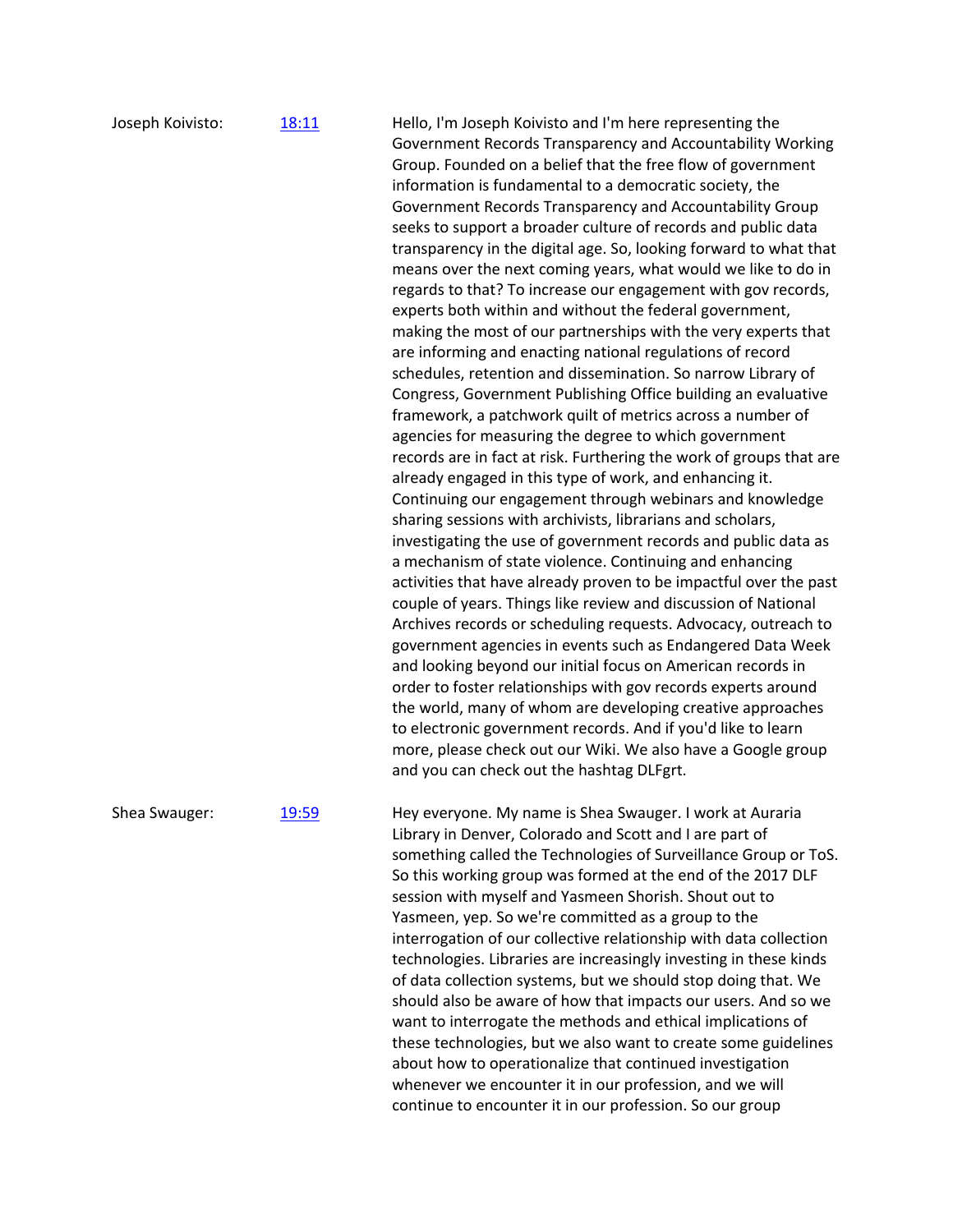|                  |       | currently has five main areas of investigation. And then we have<br>a working group that explores each of those five main areas.<br>And Scott's gonna break that down for you.                                                                                                                                                                                                                                                                                                                                                                                                                                                                                                                                                                                                                      |
|------------------|-------|-----------------------------------------------------------------------------------------------------------------------------------------------------------------------------------------------------------------------------------------------------------------------------------------------------------------------------------------------------------------------------------------------------------------------------------------------------------------------------------------------------------------------------------------------------------------------------------------------------------------------------------------------------------------------------------------------------------------------------------------------------------------------------------------------------|
| Scott Young:     | 21:09 | We have library build systems such as open source repositories,<br>vendor build systems that libraries purchase release. We have<br>an instruction and outreach working group focusing on<br>strategies for connecting with our communities on these topics<br>related to data collection and privacy. We have a professional<br>research ethics group such as surveillance ethics and library<br>based research and social media research. And we have an<br>advocacy group focusing on advocating for privacy and resisting<br>surveillance. We really want to thank the leaders and the<br>members of these groups who over the last couple of years has<br>produced some amazing work.                                                                                                          |
| Shea Swauger:    | 21:45 | So we have some outputs, some documents that I think are<br>really helpful that I want to highlight. It was not just the work of<br>the members, but also the wider DLF community. So thank you<br>for everyone in this room that collaborated on that. So we have<br>an advocacy action plan, a glossary and explainer for the ethics<br>and research use of library patron data. A vendor privacy policy<br>analysis, instruction curriculum, and a practical guide to<br>performing library user data risk assessments for library build<br>systems. And you can access all of these tools through our<br>group Wiki on the DLF website and we're seeking new<br>members. So if there's anyone that wants to get involved in this<br>work, please contact myself or Scott afterwards. Thank you. |
| Gayle Schechter: | 22:26 | All right. Excellent. You all did amazing on time. So since I've<br>only been at DLF for six weeks and one of my primary<br>responsibilities will be working with our working groups, I have<br>some questions for you. So first is, what is your advice to<br>someone interested in your group, but who may feel a bit<br>intimidated about jumping into the fold? Anyone, go right<br>ahead.                                                                                                                                                                                                                                                                                                                                                                                                      |
| Amy Wickner:     | 22:56 | Okay. So for the Labor Working Group, at least, I would<br>encourage folks who are interested to just show up. One thing<br>about our group is that we address issues that we can<br>guarantee everyone here experiences or is adjacent to in their<br>workplace. And so often where we have our most powerful<br>conversations are when folks are able to connect the big picture<br>things that we're talking about or that our guest speakers are,<br>you know, wow, contacts are talking about with sort of lived<br>experience that we can then share back. And so I think the<br>ability to share experience and connect it to what's happening<br>with you is a way to potentially level the disparity and expertise.                                                                        |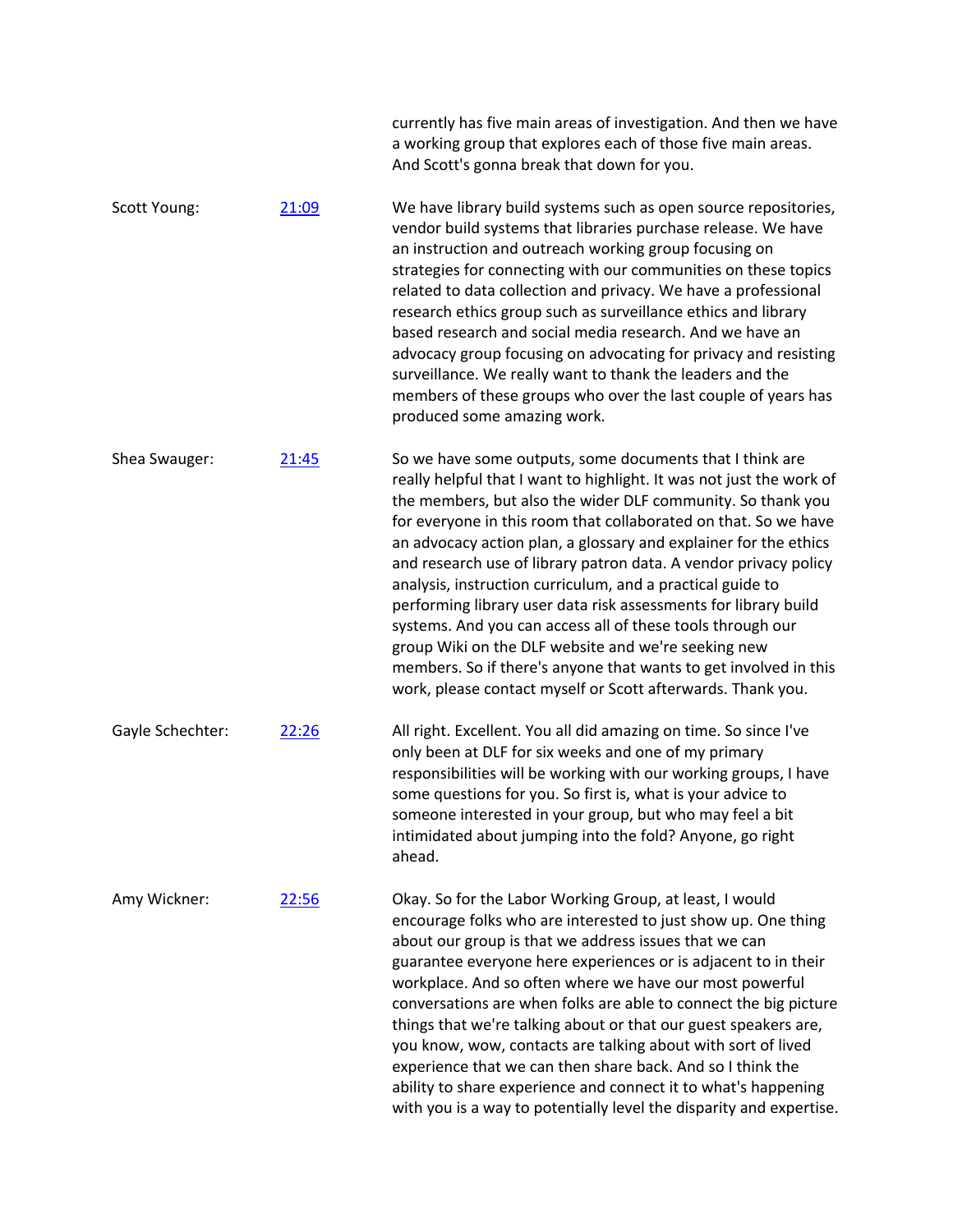|                  |       | There's also the aspect that recognizing that working group<br>leaders are all learning ourselves. Often that's why we began or<br>got involved in these working groups in the first place. So we're<br>all learners and we welcome you all as learners as well.                                                                                                                                                                                                                                                                                                                                                                                                                                                                                                                                                                                                                                                                                                                                                                                                                                                                                 |
|------------------|-------|--------------------------------------------------------------------------------------------------------------------------------------------------------------------------------------------------------------------------------------------------------------------------------------------------------------------------------------------------------------------------------------------------------------------------------------------------------------------------------------------------------------------------------------------------------------------------------------------------------------------------------------------------------------------------------------------------------------------------------------------------------------------------------------------------------------------------------------------------------------------------------------------------------------------------------------------------------------------------------------------------------------------------------------------------------------------------------------------------------------------------------------------------|
| Gayle Schechter: | 23:48 | Anyone else have anything to add?                                                                                                                                                                                                                                                                                                                                                                                                                                                                                                                                                                                                                                                                                                                                                                                                                                                                                                                                                                                                                                                                                                                |
| Jess Farrell:    | 23:50 | I would say the same for the DLF. Wait, which group am I again?<br>Born-Digital Access Group.                                                                                                                                                                                                                                                                                                                                                                                                                                                                                                                                                                                                                                                                                                                                                                                                                                                                                                                                                                                                                                                    |
| Jess Farrell:    | 23:57 | We have bi-monthly meetings that bring everybody together.<br>We have a couple of sub-working groups that meet monthly or<br>even more frequently than that depending on what they're<br>working on. But we have a meeting every other month that is<br>meant to bring new people into the fold to get caught up on<br>everything that we're doing and figure out how to get involved.<br>And we have usually pretty specific asks for people or you can<br>just come in and be quiet and listen. It's either way, whatever is,<br>makes you most comfortable.                                                                                                                                                                                                                                                                                                                                                                                                                                                                                                                                                                                   |
| Leigh Bonds:     | 24:25 | I'm just going to say that digital scholarship by its very nature is<br>collaborative. So we welcome participation from anyone who<br>may even be just a little interested in learning and talking about<br>building programs and things of that nature on their campuses.<br>And it would be very difficult for us to create a system of mutual<br>aid if we were all alone. So, and this is a great time to join our<br>group too, since we're in a bit of transition. So we're looking for<br>people with new energy who are interested in sort of building<br>the future of the group. So just hop on in.                                                                                                                                                                                                                                                                                                                                                                                                                                                                                                                                    |
| Santi Thompson:  | 25:01 | So the Assessment Interest Group has currently five working<br>groups underneath that umbrella, and all are very different.<br>Some are really rigid in structure and meet regularly and have<br>defined outputs. Others are sort of more flexible and are sort of<br>figuring out their way as they go. So I think there's a lot of<br>variety there for anyone who is interested in getting involved.<br>Much like all of the rest of the groups, I think the work we do is<br>pretty practitioner based and also focused in the daily<br>operations and the questions that you might get from<br>administrators or from users or from stakeholders in various<br>capacities. So the relevance is prettypretty established I would<br>think. So, and we have five working groups because individuals<br>decided that those things were important to mobilize around.<br>We've had more groups in the past. We've had fewer groups in<br>the past. So if you find an area of interest that's not reflected<br>currently, we would welcome your contributions to creating a<br>working group and to moving that aspect of assessment<br>forward. |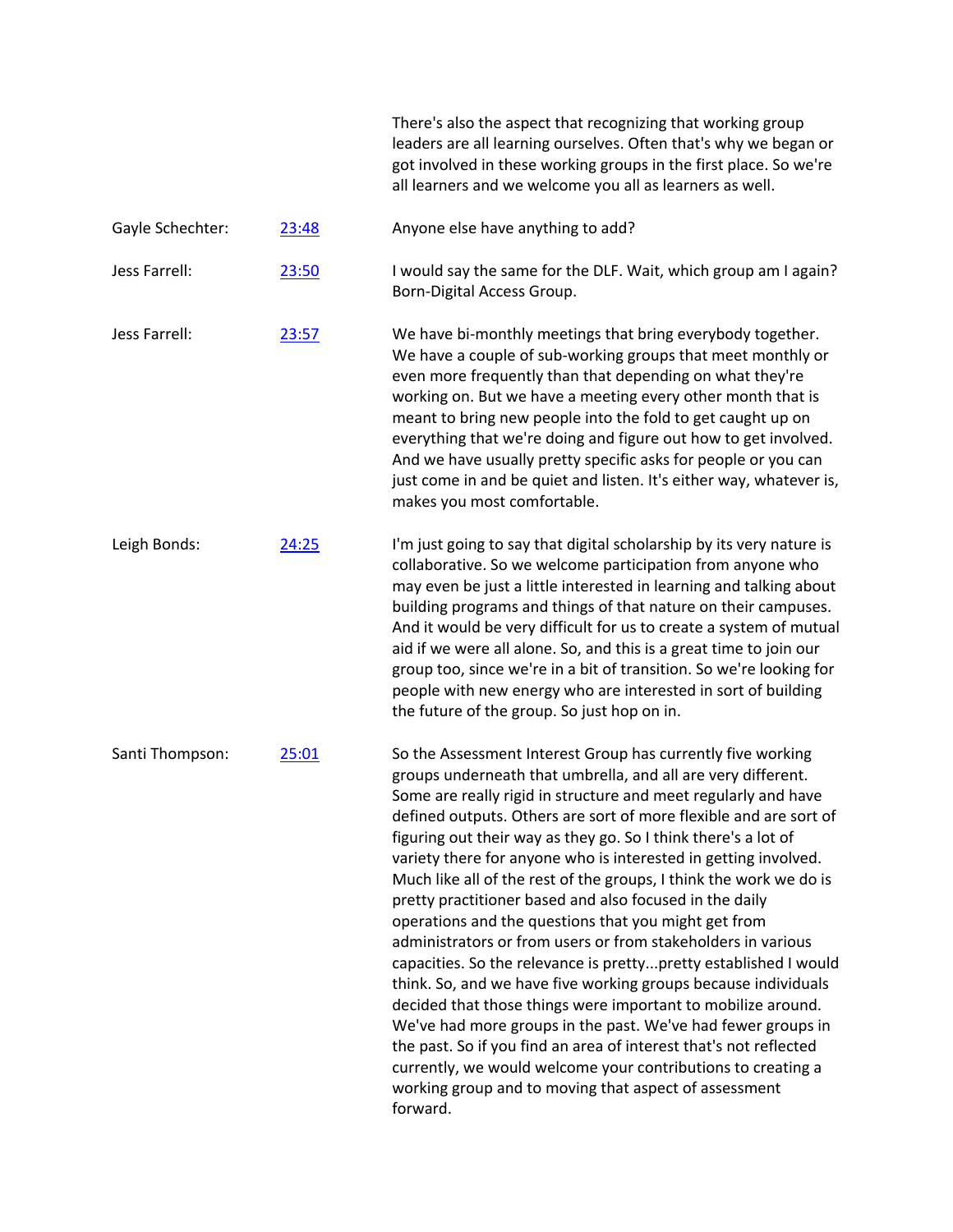| Joseph Koivisto: | 26:24 | There was, oh, sorry. If you're interested in the Government<br>Records Transparency and Accountability Group, but are<br>concerned that you're not a gov docs librarian or you're not an<br>archivist, please don't let that stop you. A lot of us aren't. And<br>one of the things that we kind of pride ourselves on in this<br>group is engaging in consciousness raising and increasing<br>awareness of the ways in which government records impact our<br>lives daily. And you know, by increasing the collective<br>consciousness around this issue, we increase the critical mass of<br>people that can engage on this issue. So if you come just to<br>learn, please do.                                                                                         |
|------------------|-------|---------------------------------------------------------------------------------------------------------------------------------------------------------------------------------------------------------------------------------------------------------------------------------------------------------------------------------------------------------------------------------------------------------------------------------------------------------------------------------------------------------------------------------------------------------------------------------------------------------------------------------------------------------------------------------------------------------------------------------------------------------------------------|
| Robin Pike:      | 27:03 | So the DLF Project Managers Group, we are going to be putting<br>out a call. Please join our listserv. We're going to be doing a<br>series of prompts to have everybody introduce because there's<br>always an influx of new people. And you do not need to be a<br>project manager or manager to join our group. You can just be<br>somebody who does a little bit of management or wants to<br>learn more about it. We are very open and learning group as<br>Amy said. We are all here to learn. And after we put do the<br>prompts, we're gonna see what you want to learn from us. And<br>then we usually split into different groups depending on where<br>we're going with it. And depending on your time and your<br>commitments, you can pick up or just listen. |
| Gayle Schechter: | 27:53 | All right. So I think for this next question I'll have, we'll start with<br>Santi and move down the line and have everyone give a<br>response. But I want to know what is the most rewarding aspect<br>of your involvement with DLF working groups?                                                                                                                                                                                                                                                                                                                                                                                                                                                                                                                       |
| Santi Thompson:  | 28:09 | Oh, I get to start. Huh? I don't know if I would say there is just<br>one, but certainly for me. I started with the Assessment Interest<br>Group five years ago with this idea of trying to solve a problem<br>and I haven't solved it yet. But what I've done is I've met some<br>really great colleagues and friends and have a much better<br>nuanced understanding of the, the assessment challenges we<br>face and sort of the comical naivete that I had coming in is still<br>there with a sense of humor. So I don't know if that answers the<br>question, but I would say that sense of community and that<br>shared sense of trying to figure it out goes a long way.                                                                                           |
| Robin Pike:      | 29:03 | Well I'd like to echo the sense of community. So I joined the<br>Project Managers Group as a new project manager and I gained<br>a lot of resources and also the confidence to know that I was<br>making good decisions. I'm killing that imposter's syndrome. So<br>we also can commiserate together because we're facing a lot of<br>the same project management challenges. There's a lot of<br>overlap with labor issues in project management. So diving into                                                                                                                                                                                                                                                                                                        |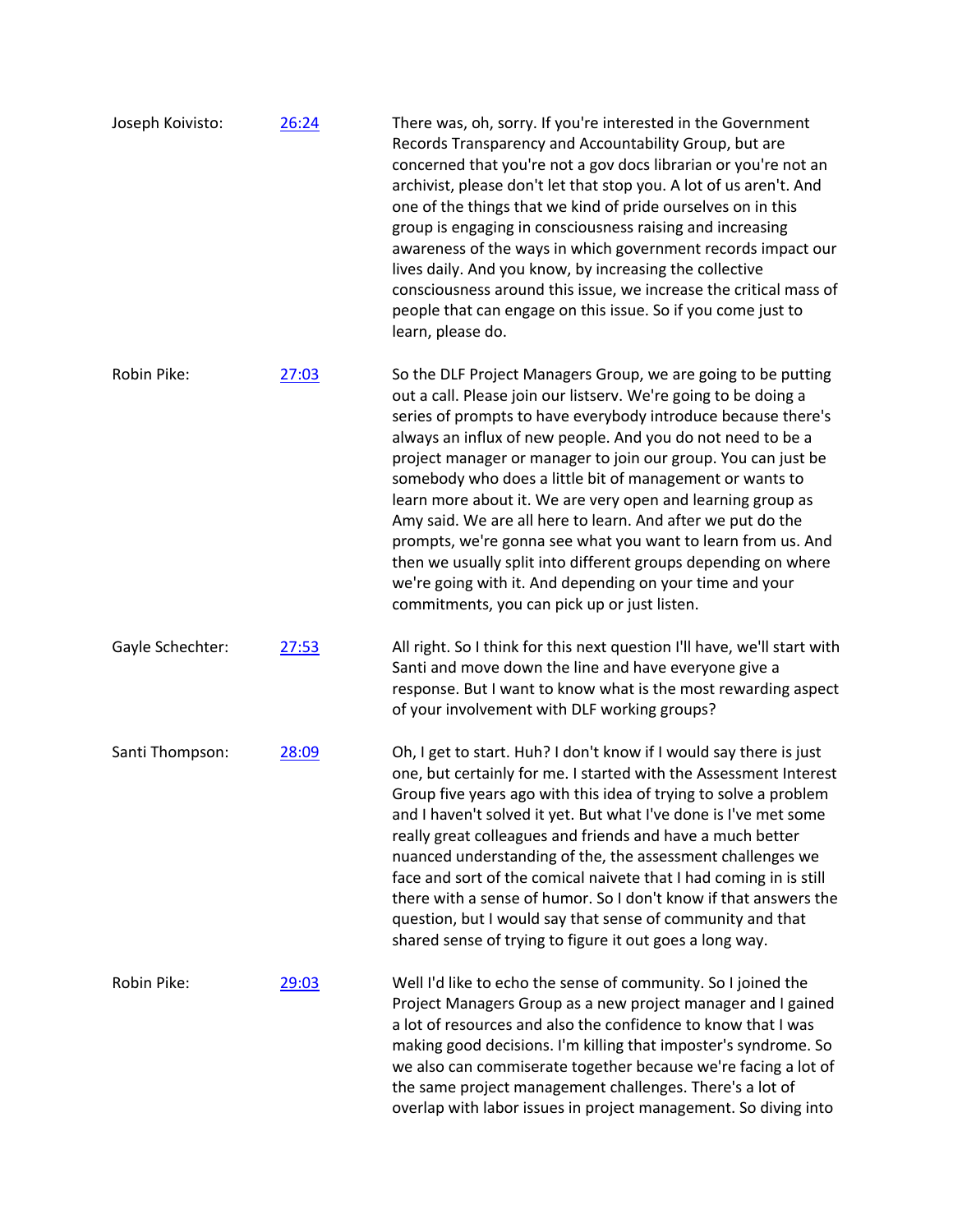|                 |       | these issues together we're able to come up with non-<br>formalized best practices to keep each other sane.                                                                                                                                                                                                                                                                                                                                                                                                                                                                                                                                                                                                                                                                                                                  |
|-----------------|-------|------------------------------------------------------------------------------------------------------------------------------------------------------------------------------------------------------------------------------------------------------------------------------------------------------------------------------------------------------------------------------------------------------------------------------------------------------------------------------------------------------------------------------------------------------------------------------------------------------------------------------------------------------------------------------------------------------------------------------------------------------------------------------------------------------------------------------|
| Becca Quon:     | 29:47 | So for those of you who don't know, I have been working with<br>CLIR and DLF for three years and started out in a position really<br>similar to Gayle's working with all of the working groups here.<br>So I've seen quite a few of the groups that are here today in<br>their very early stages. And I think for me the best part of seeing<br>those groups form and for working on my own passion project<br>with the DLF Museums group is the moment when folks get<br>together and they're like, "Whoa, you're into this too. Like, what<br>can we do together?" And so seeing how that plays out and how<br>DLF's resources can go from that moment into something so<br>much bigger is the absolute best part of working with this<br>community.                                                                       |
| Jess Farrell:   | 30:50 | I think it's the range of perspectives from different types of<br>institutions and different types of workers that I appreciate the<br>most. My job title right now is Community Facilitator, but for<br>the past 10 years before that, it was a practicing archivist. And I<br>kind of think that archivists are kind of shooting themselves in<br>the foot by really focusing like just on their work with other<br>archivists. So it's been really rewarding to work with people<br>who aren't archivists because born digital access is not just an<br>archival thing. And so we do have a pretty diverse group of<br>institutions, but I really want to increase that too, and continue<br>to hear lots of different perspectives and work with other types<br>of workers on how we further our practice as archivists. |
| Julie Hardesty: | 31:38 | Yeah, for the Metadata Support Group, it's just connection with<br>colleagues and being able to just talk about metadata and ask<br>questions and having that space to chat and potentially vent if<br>need be. And it's really nice to have that because that was<br>actually how it all started because we were doing that over<br>breakfast at DLF and realized we should just have a community<br>space to talk when we need to and ask questions. So that's been<br>the most rewarding thing is just being able to create that<br>community that can exist not just at DLF but all the time.                                                                                                                                                                                                                            |
| Chelcie Rowell: | 32:16 | For me as a member of DLF Teach I think one of the most<br>rewarding aspects is, you know, I came into this profession, and<br>I was a digital collections librarian, and a digital scholarship<br>librarian, but I didn't necessarily have deep experience as a<br>teacher. And so like joining this community where we could<br>buttress each other as people, as teachers who are learning<br>how to be teachers and to build our confidence and self-efficacy<br>and support each other as we were growing in our teaching<br>practice was deeply rewarding. I think the other thing that                                                                                                                                                                                                                                |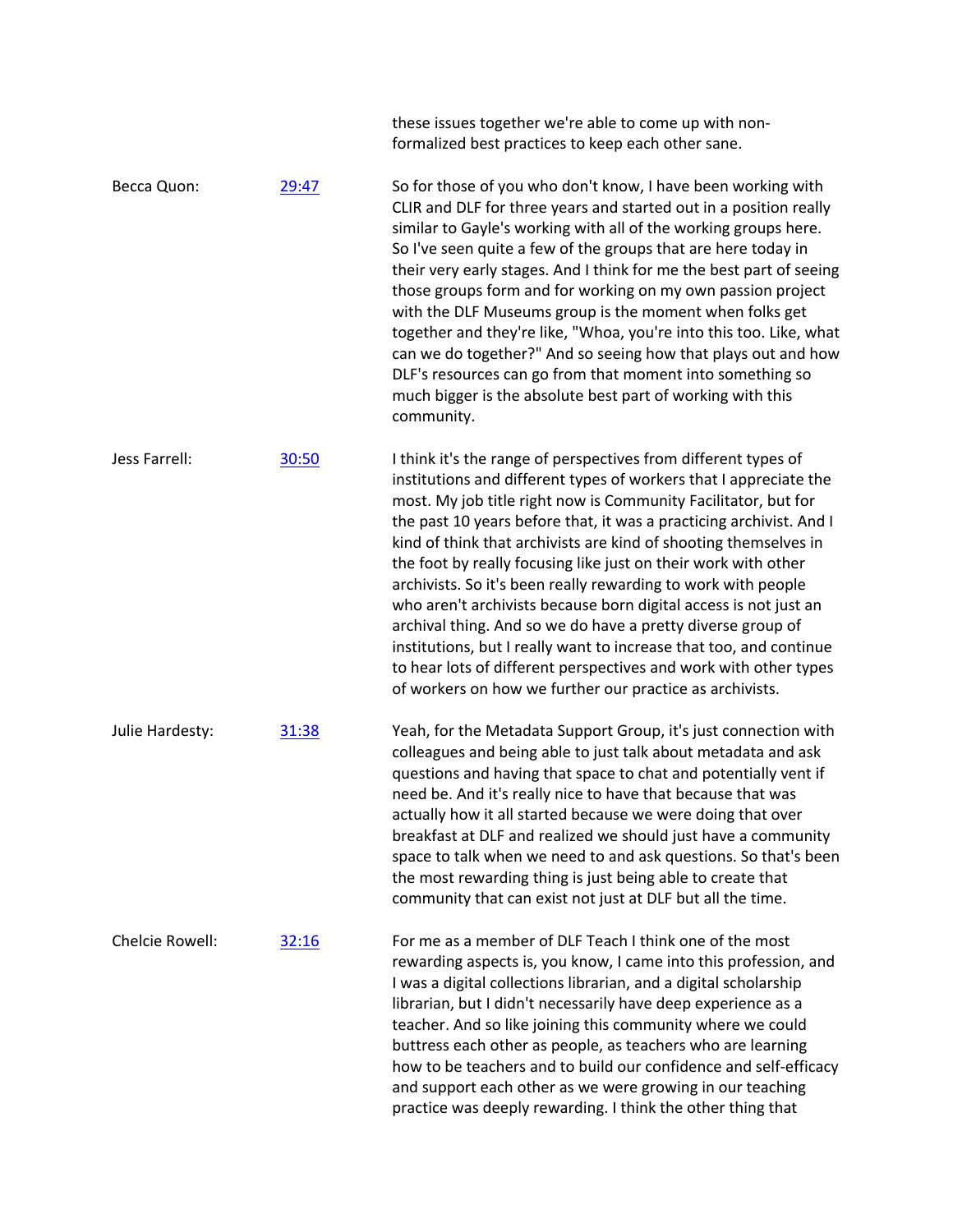|                  |       | can design their own composition, and we have a lot of<br>autonomy to set our goals and figure out the structures and<br>processes and ways of forming community that will help us to<br>attain those goals. Somebody earlier said that, you know, that<br>they didn't want to have a group just for the sake of having a<br>group. And I think, yeah, I like the opportunity for reflection and<br>deliberation and like purposefulness around continuing to exist<br>as a community that is somehow just part of the DLF<br>organizational culture.                                                                                                                                                                                                                                                                                                                                                                                                                                                                                                                                                                                                                                                                                                                                                                                                                                               |
|------------------|-------|-----------------------------------------------------------------------------------------------------------------------------------------------------------------------------------------------------------------------------------------------------------------------------------------------------------------------------------------------------------------------------------------------------------------------------------------------------------------------------------------------------------------------------------------------------------------------------------------------------------------------------------------------------------------------------------------------------------------------------------------------------------------------------------------------------------------------------------------------------------------------------------------------------------------------------------------------------------------------------------------------------------------------------------------------------------------------------------------------------------------------------------------------------------------------------------------------------------------------------------------------------------------------------------------------------------------------------------------------------------------------------------------------------|
| Leigh Bonds:     | 33:47 | I'm going to say that just having a network to brainstorm ideas,<br>get feedback and learn from, and to work together as a<br>community to develop resources that are actually useful for our<br>community and just the fact that we were able to get together<br>and form this merger I think speaks to the power that we have<br>to, you know, direct our, kind of, forge our own paths with our<br>working groups.                                                                                                                                                                                                                                                                                                                                                                                                                                                                                                                                                                                                                                                                                                                                                                                                                                                                                                                                                                               |
| Sara Mannheimer: | 34:18 | Yeah, true, and I echo Chelcie and Leigh's idea about autonomy,<br>but we also get a lot of support from DLF. Becca Quon has been<br>amazing for the eResearch Network, so that was a great part of<br>it, is interacting with the administrative structures of DLF<br>because you really do get that support. Yeah.                                                                                                                                                                                                                                                                                                                                                                                                                                                                                                                                                                                                                                                                                                                                                                                                                                                                                                                                                                                                                                                                                |
| Amy Wickner:     | 34:42 | So I also feel that DLF is the people you met along the way. But<br>to change the conversation a little bit I think one of the more<br>rewarding things from Labor Working Group over the past year<br>has been seeing all the different organizing efforts and just<br>conversations about labor popping up among GLAM workers<br>and among people who broadly consider themselves tech<br>workers, which as I think many of us know, does not strictly<br>include library IT or you know, people who are working for a<br>tech company. So a lot of that work, people have been able to<br>connect back to stuff that we've put out there, which brings me<br>back to my main point, which is that one of the moreThis is<br>not quite answering your question, but something that I really<br>appreciate about DLF has been just the platform and then the<br>infrastructure underlying that platforms such as the Wikis,<br>Zoom meetings, and then because infrastructure is people, the<br>folks who help us just make all that stuff work. So from Bethany<br>who encouraged Ruth to start the group, to Becca, Aliya, and<br>now Gayle, all these women who are just helping us keep it all<br>together. And along with them, not just our group, but every<br>single other group. Yeah, that's just being able to work with you<br>all has been really incredibly rewarding. So thank you. |

applies across the board, not just to DLF Teach, but to all DLF working groups because they are communities of practice that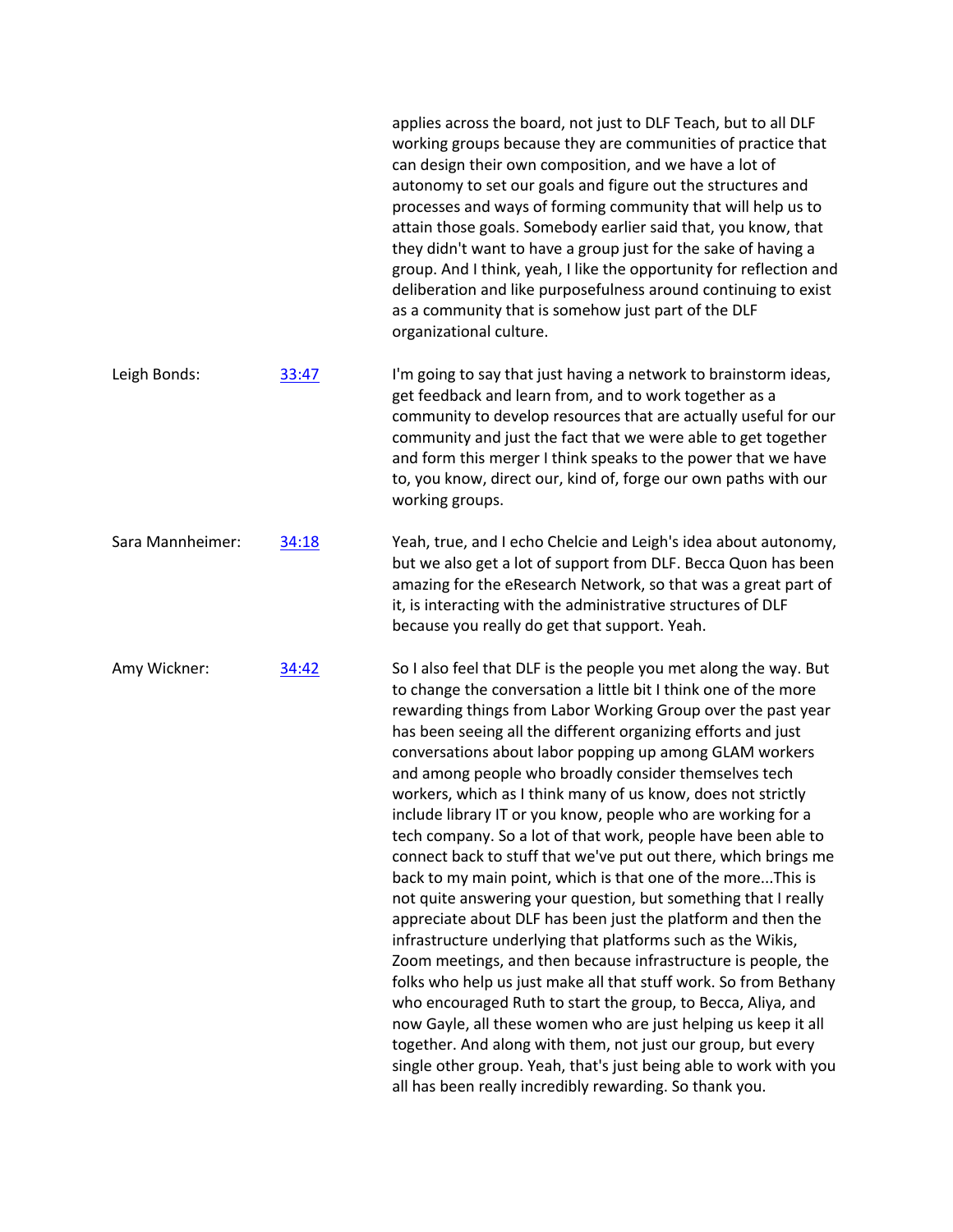| Joseph Koivisto: | 35:55 | The most rewarding thing that I have experienced in the<br>Government Records Transparency and Accountability group is<br>the opportunity to take small actions in a stultifying political<br>period. A lot of us feel overwhelmed by just the endless barrage<br>of political and social issues that have risen to the surface<br>recently. But in this group, we are able to focus our energies<br>into something small, like a letter to NARA on record scheduling<br>changes requests. And that's a small thing, but it is actionable<br>and it allows us to not feel you know, isolated or frozen in our<br>footsteps. So if you'd like to take action, come join us.                                                                                                                                                                                                                                                                                                                                                                                                 |
|------------------|-------|----------------------------------------------------------------------------------------------------------------------------------------------------------------------------------------------------------------------------------------------------------------------------------------------------------------------------------------------------------------------------------------------------------------------------------------------------------------------------------------------------------------------------------------------------------------------------------------------------------------------------------------------------------------------------------------------------------------------------------------------------------------------------------------------------------------------------------------------------------------------------------------------------------------------------------------------------------------------------------------------------------------------------------------------------------------------------|
| Shea Swauger:    | 36:53 | I was going to say hope, but I'm actually not that hopeful. So I<br>had to come up with another word, and I think I got like a check<br>on sanity. I'm a part of an institution that has fully embraced<br>neoliberalism, and capitalism, and surveillance, and at every<br>turn tries to chip away at any sort of EDI movements and only<br>participates them in the most performative way. And like, I<br>think we're normalizing surveillance in a way that I've never<br>seen before. Like to children, like my kid now thinks that's how<br>it's always been, and I feel like it's almost a form of massive<br>gaslighting that this is the way it should be or has always been.<br>And so to get around a group of people that are like, "Naw,"<br>that's good. And it helps me feel a little bit more in touch with<br>the things that I really value and believe in because most of the<br>time when I push back on those kinds of things, it's like, "Oh,<br>you, you know, you're paranoid," and they make like tinfoil hat<br>jokes or like you're a snowflake. |
| Shea Swauger:    | 38:08 | And so to get around other people that have maybe similar<br>convictions has been good. And, like in general, the world is on<br>fire. Like, to your points, like everything is breaking or broken.<br>And like I said, I don't feel super hopeful, and so but I don't<br>want to feel insane. I don't want to feel like I've lost touch with<br>like what matters in my life and my core values, and that the<br>things that I actually want to move towards and sacrifice for are<br>possible, but only in a group of community with people that will<br>support me and value and see me. And I don't think any of that<br>change is possible without that kind of community. So I'd say a<br>sanity check, and like maybe in a few years I could be hopeful,<br>but meanwhile, I think there's other people here that are<br>hopeful and that can carry that for me for a little bit while I<br>don't have it.                                                                                                                                                          |
| Scott Young:     | 39:08 | Thanks Shea. It's hard to add to all the great points that the<br>other panelists have said. Thank you to everyone. I guess I<br>would just try to tie it all together by saying that the working<br>groups provide a shared sense of direction for this work and<br>bring our community together. The people that are in and out                                                                                                                                                                                                                                                                                                                                                                                                                                                                                                                                                                                                                                                                                                                                          |